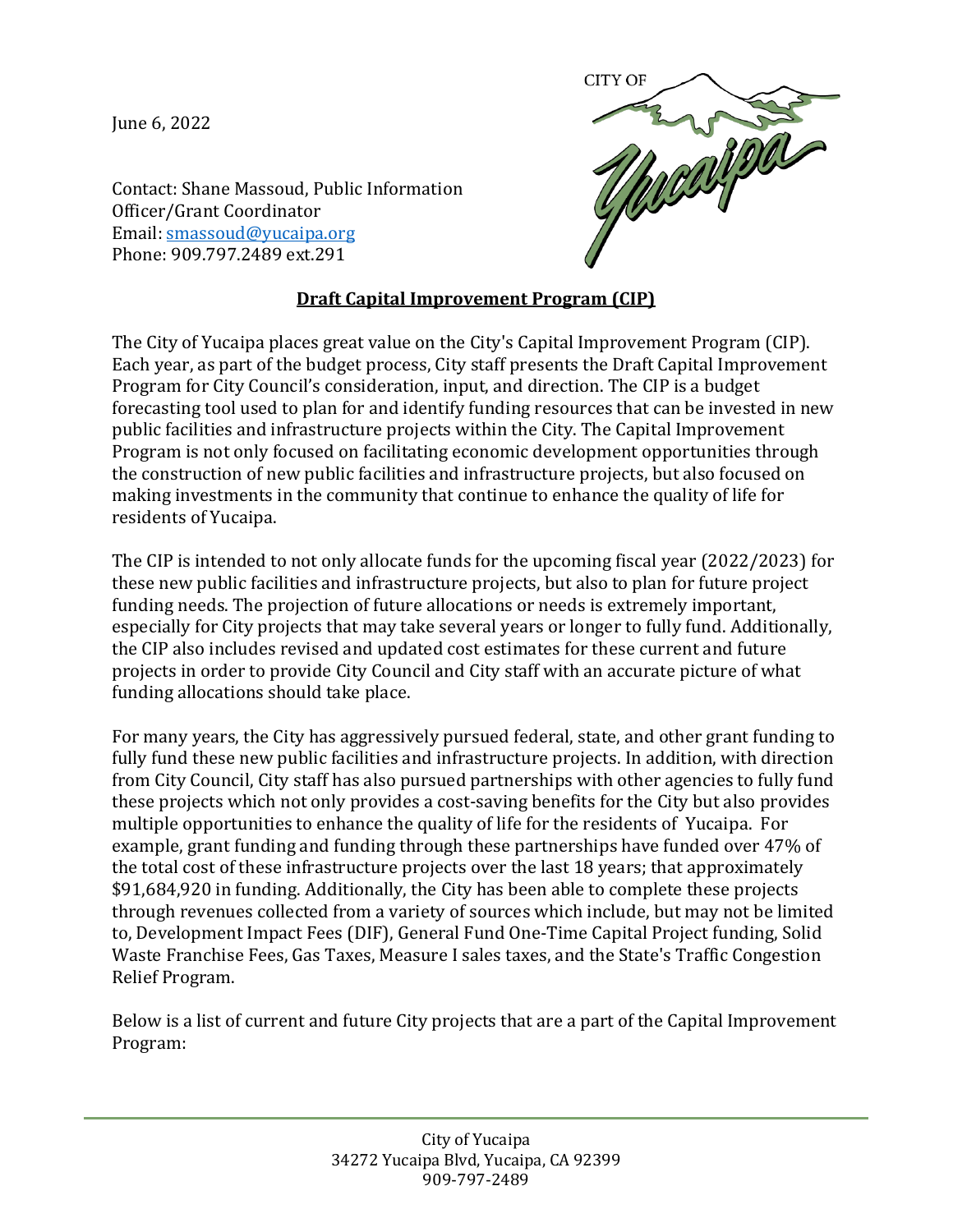## Projects (to be) Completed During FY 2021/2022:

Wilson III Basin Phase IA and Phase l-B Projects - Mass Grading and Channel Improvements Uptown Parking Lot and Alley Improvements-East End Installation of Traffic Signal at Oak Glen Road and 2nd Street ATP Avenue E and 15th Street Sidewalks Project - Phase I SRTS 12th and 13th Street Sidewalks Project City Yard Relocation Project - Phase II Building Construction NRCS Phase II - El Dorado Fire Mitigation and Storm Season Preparation Project 13th Street City Baseball Field Parking Lot Project Wildwood Mountain Bike Trail Phase I & II El Dorado Ranch/Five Winds Ranch Park Tree and Irrigation Improvements Five Winds Ranch Barn Relocation Project Installation of Playground Equipment for Flag Hill Veterans Memorial Park 4th Street CDBG Drainage and Sidewalk Improvements Oak Glen Road Neighborhood Park Parking Lot Improvements I-IO/Wildwood Canyon Rd Interchange Project Study Report

## Projects Started During FY 2021/2022 To Be Completed In FY 2022/2023:

City Yard Relocation Project - Phase III - Precise Grading and Utility Improvements Traffic Signal Left Tum Phasing Modifications (Various Locations) 2020/2021 and 2021/2022 Street Rehabilitation Programs - PMP Dunlap Boulevard Bridge Removal and Replacement Project - Phase I Scherer Senior Center Improvements-Flooring Improvement CDBG Project Uptown Parking Lot Trash Enclosure Cover Project 2021-2022 Street Striping Program Five Winds Ranch Amphitheater Improvements Project New City Yard Building/Tenant Improvements 2021/2022 Street Patching Program – Pavement Management Program 2021/2022 Crack Sealing Program - Pavement Management Program 2021/2022 Micro-surfacing Program - Pavement Management Program 2021/2022 Concrete Program - Pavement Management Program

## Projects Starting & To Be Completed In FY 2022/2023:

Wilson III Basin Phase IC Improvements Adams Street Sidewalk, Avenue B to Yucaipa Boulevard and Avenue B Sidewalk, Adams Street to 1st Street